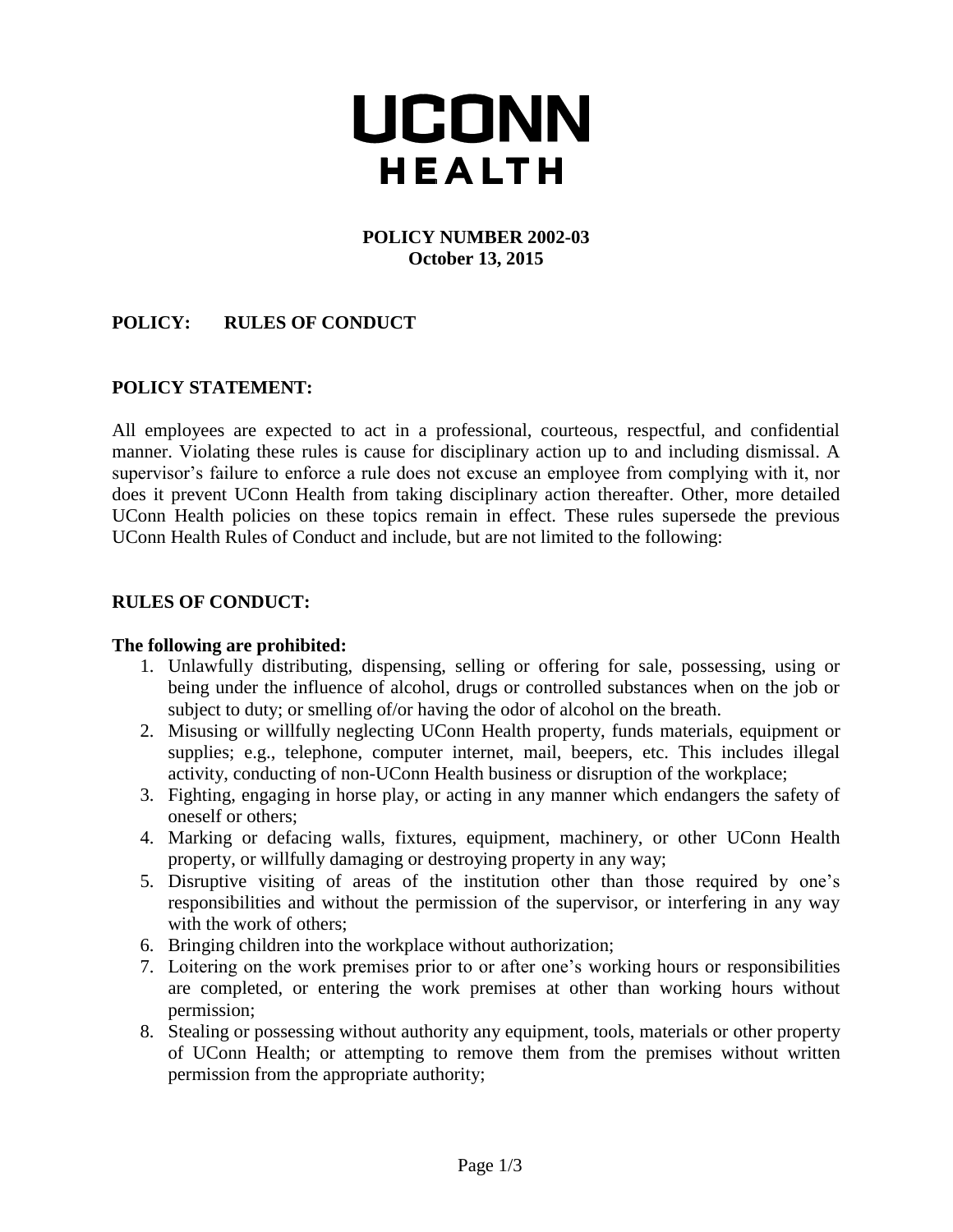- 9. Being inattentive to duty, including but not limited to sleeping on the job, loafing, watching television, work slowdowns, or the restriction of productivity;
- 10. Refusing to do assigned work or to work overtime if directed, working overtime without proper authorization, or failing to carry out the reasonable directive of a manager, supervisor or department head;
- 11. Falsifying any time card, attendance report, or other UConn Health record or giving false information to anyone whose duty is to make such record;
- 12. Being repeatedly or continuously absent or late, or being absent without notice or reason satisfactory to UConn Health; or leaving one's work assignment without authorization;
- 13. Conducting oneself in any manner which is offensive, intimidating, threatening, physically or verbally abusive, or contrary to common decency or morality; carrying out any form of harassment including sexual harassment;
- 14. Inclusion on U.S. Government Sanctions lists (OIG, GSA, or other lists), reflecting exclusion from participation in Medicare and Medicaid programs or other penalties;
- 15. Providing medical advice or information to patients without authorization;
- 16. Failing to comply with UConn Health confidentiality policy;
- 17. Operating state-owned vehicles or private vehicles on State business without proper license, or operating any state-owned vehicle at an unauthorized time or location;
- 18. Operating any vehicle on UConn Health property or on UConn Health business in an unsafe or improper manner;
- 19. Chronically violating UConn Health's parking regulations, which could lead to ticketing, towing, or booting at employee's expense;
- 20. Having a weapon or dangerous instrument as defined in the Governor's Violence in the Workplace Prevention Policy of August 1999 on UConn Health property or within leased space. Possession of chemical sprays in small quantities for personal protection while commuting is permitted. Law enforcement officers on official business are exempt from this prohibition;
- 21. Appropriating State equipment or resources for personal use or gain;
- 22. Appropriating State, student or employee time or effort for personal gain;
- 23. Engaging in activities which violate either UConn Health or the State's *Code of Ethics*; or are detrimental to the best interests of UConn Health or the State;
- 24. Gambling or unauthorized solicitation;
- 25. Smoking within no-smoking areas;
- 26. Computer abuse, including but not limited to, plagiarism of programs, accessing or viewing offensive or pornographic material, misuse of computer accounts, unauthorized destruction of files, creating illegal accounts, possession or use of unauthorized password, disruptive or annoying behavior on the computer and non-work related activity and/or activities which reduce the bandwidth of UConn Health network;
- 27. Being convicted of a crime;
- 28. Being on UConn Health's property or where UConn Health's business is conducted without appropriate identification badge;
- 29. Retaliating in any form or manner towards an employee for reporting a violation of any Federal or State statute or regulation, or UConn Health rule or procedure;
- 30. Engaging in any form of sexual contact in the workplace;
- 31. Failure to comply with applicable laws, regulations, policies and procedures;
- 32. Failure to cooperate or be truthful in a UConn Health investigation;